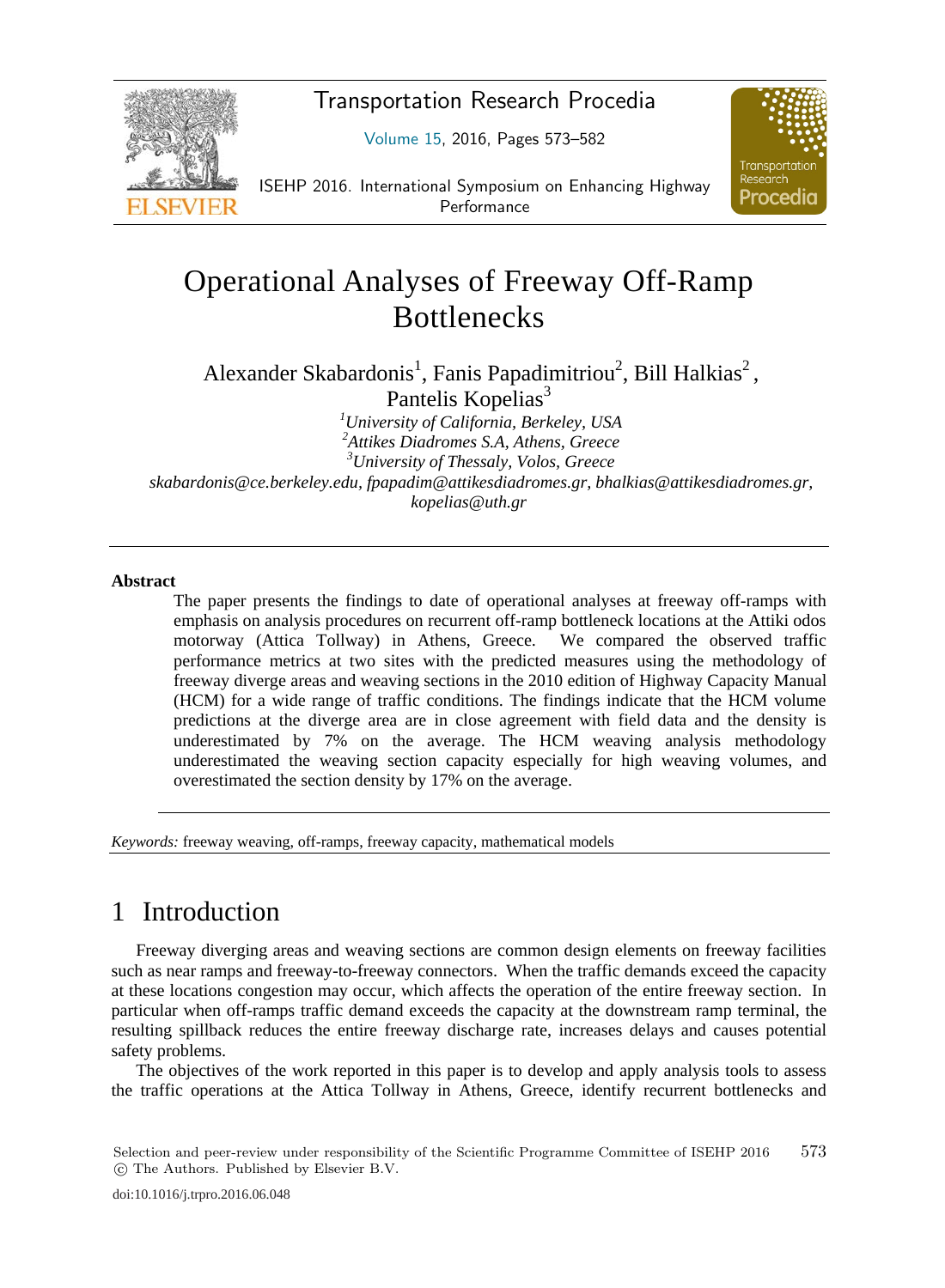propose operational improvements. The paper presents the findings to-date from the first phase of the research involving the application of the HCM on two off-ramp bottleneck locations.

The next section of the paper describes the study sites along the Attica Tollway. Next the findings of the HCM methodology for diverging areas are presented. The following section presents the findings from the application of the HCM weaving analysis methodology. Section 4 discusses the study findings, and outlines ongoing and future work.

#### 2 Study Site

Attica Tollway consists of five interconnected tolled freeways in the Athens Greece metropolitan area, with a total centerline length of 44 miles (70 km). There are 29 interchanges, and the number of lanes varies between 2 and 5 lanes per direction. There are 38 toll stations (three stations at the main entrances with 15 lanes each, and 35 stations on the access ramps, each with three to six lanes). The Tollway is actively managed to ensure safe and smooth travel for the motoring public. There are a total of 1,400 Inductive loop detectors located every 1,500 ft (500 m) on open sections and every 180 ft (60 m) in tunnels that provide data on flows and occupancy every 20 sec to assess the operating conditions. Video surveillance cameras and freeway service patrols ensure the quick detection and removal of traffic incidents (Halkias, 2005).

The detector data are stored, processed and analyzed by the freeway performance measurement system (PeMS) (Chen, 2001). PeMS includes algorithms to compute system performance measures (veh-miles and veh-hours of travel), traveler related metrics (delay and travel time along system segments), and travel time reliability measures (Petty, 2006). We used the PeMS bottleneck algorithm supplemented by field observations to identify active off-ramp bottlenecks based on the detector data. The algorithm is based on the spatial and temporal differences in speeds at successive detector locations. Two bottleneck sites were identified: a three lane freeway section with an one lane offramp, and a four lane freeway weaving section with a two lane off-ramp.

The first study site is a freeway diverge segment at the Kifissias Avenue interchange. This is a three lane section with one lane off--ramp (Figure 1). The heavy exit flow from the off-ramp has to stop at a downstream signalized intersection. The insufficient capacity of the signal controlled ramp terminal causes long queues and spillback of the off-ramp traffic into the Attica Tollway mainline. This causes drop in total freeway discharge rate, long queues and very slow speeds as shown in Figure 2. These conditions occur between 8-10 AM each weekday and the queues often exceed 2 miles in length. An adaptive control algorithm has been proposed to improve the performance at the traffic signal controlling the off-ramp exit ( Spiropoulou, 2010).



**Figure 1: Study Location 1: Attica Tollway/Kifissias Avenue Off-Ramp**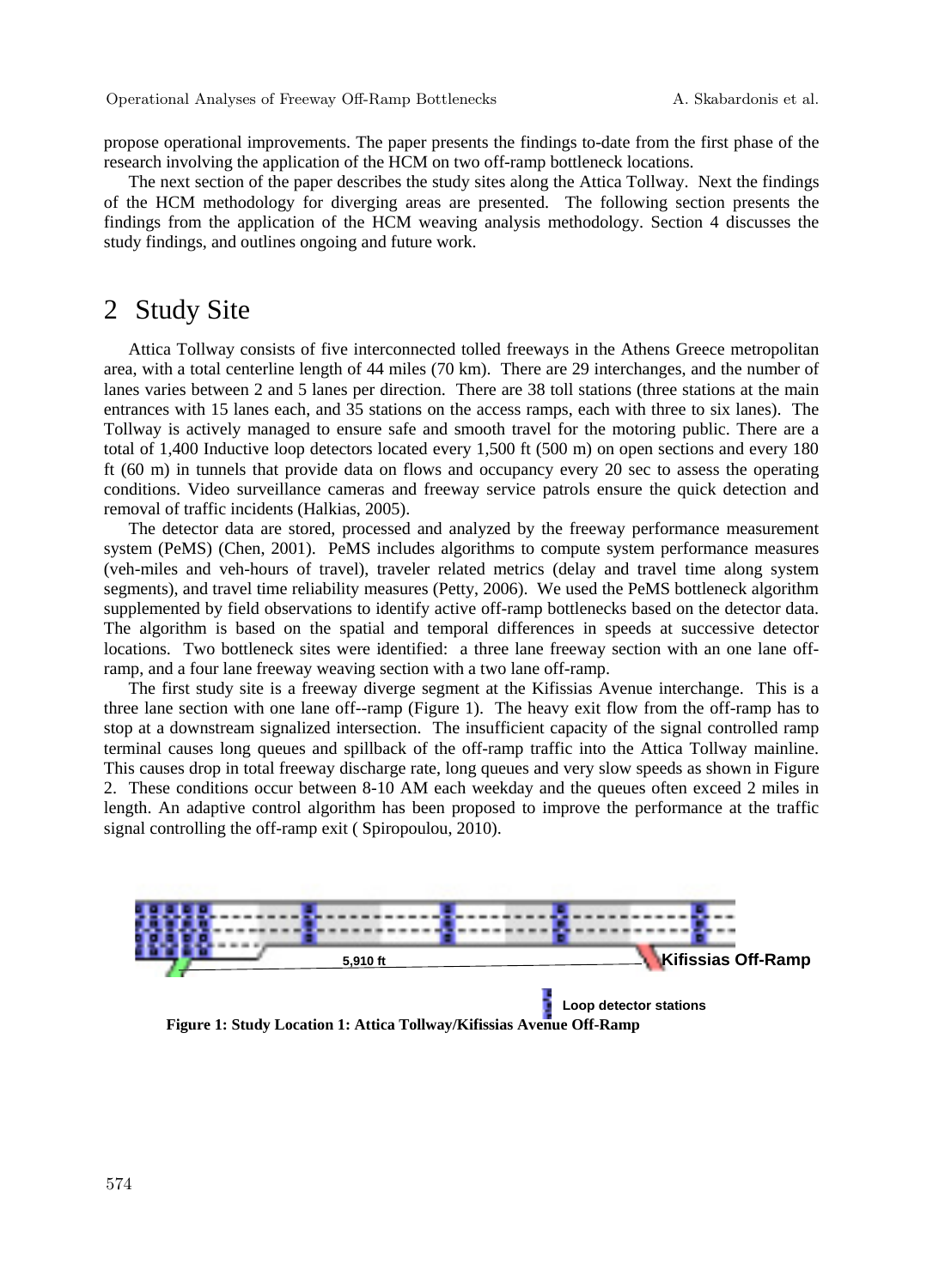

**Figure 2: Vehicle Speeds at the Attica Tollway/Kifissias Avenue Diverge Area** 

The second study site is a weaving section at the Metamorfosis interchange, a major interchange of Attica Tollway and National Road 1. This is a four lane section with one lane on-ramp and two lane off-ramp (Figure 3). The heaviest traffic movement is the freeway-to ramp with more than 2,100 vphl before the onset of congestion. The on-ramp flow is low (about 300 vph) and there is virtually no ramp-to ramp traffic. The exit flow from the off-ramp to the National road 1 is very constrained because of restricted geometrics and high opposing flows. This results in a spillback and congestion at the weaving section of Attica Tollway. Long queues are present between 7 to 9 AM on weekdays. As shown in Figure 4, vehicle speeds on the outer lanes during congestion drop below 20 mph which also presents a safety risk because traffic on adjacent lanes moves much faster.

The existing operating conditions at the interchange and several design and operational mitigations have been investigated through simulation (Prevedouros, 2009). The mitigations were primarily consisted of geometric modifications at the subject off-ramp and adjacent ramps at the interchange. The findings indicated that the proposed mitigations can alleviate most of the congestion problems, but they have not been implemented as of yet.

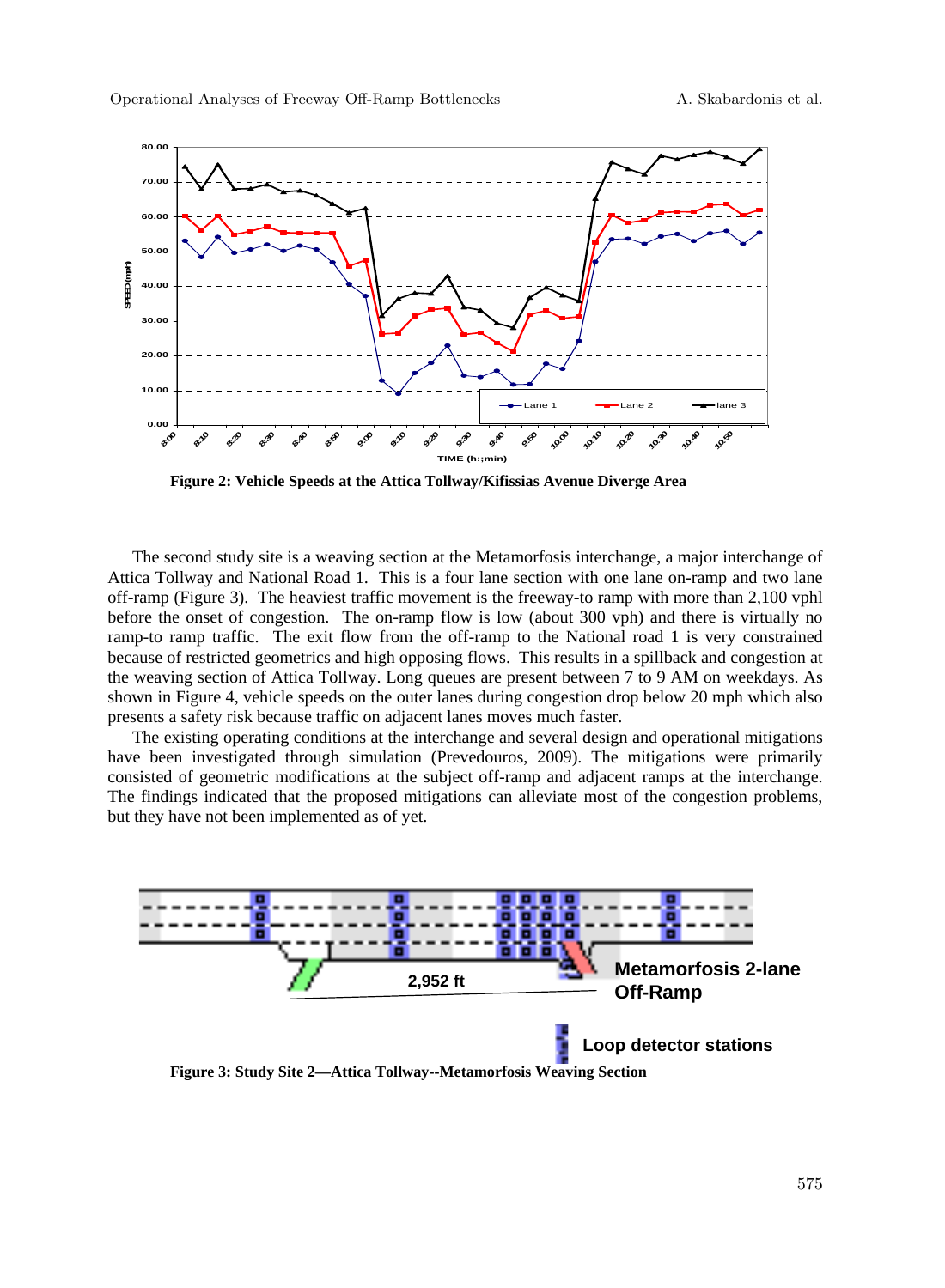

**Figure 4: Vehicle Speed AM Peak--Metamorfosis Weaving Section** 

## 3 Application of HCM Methodology to Off-Ramp Segment

The HCM methodology for estimating the performance at freeway diverging areas consists of determining the Level of Service (LOS) within the "ramp area of influence", as shown in Figure 5. The LOS is determined based on the density  $D_R$  which is computed from the volume in the outer lanes *V12* and the deceleration lane length. Table 1 shows the LOS designations.



**Figure 5: Freeway Diverge Area of Influence and Key Variables (Source: HCM2010)** 

**Table 1: HCM2010 Level of Service for Merging/Diverging & Weaving Segments** 

| LOS           | Density (pc/mi/ln)      |
|---------------|-------------------------|
| A             | $0-10$                  |
| B             | $>10-20$                |
| $\mathcal{C}$ | $>20-28$                |
| D             | $>28-35$                |
| E             | >35                     |
| F             | Demand Exceeds Capacity |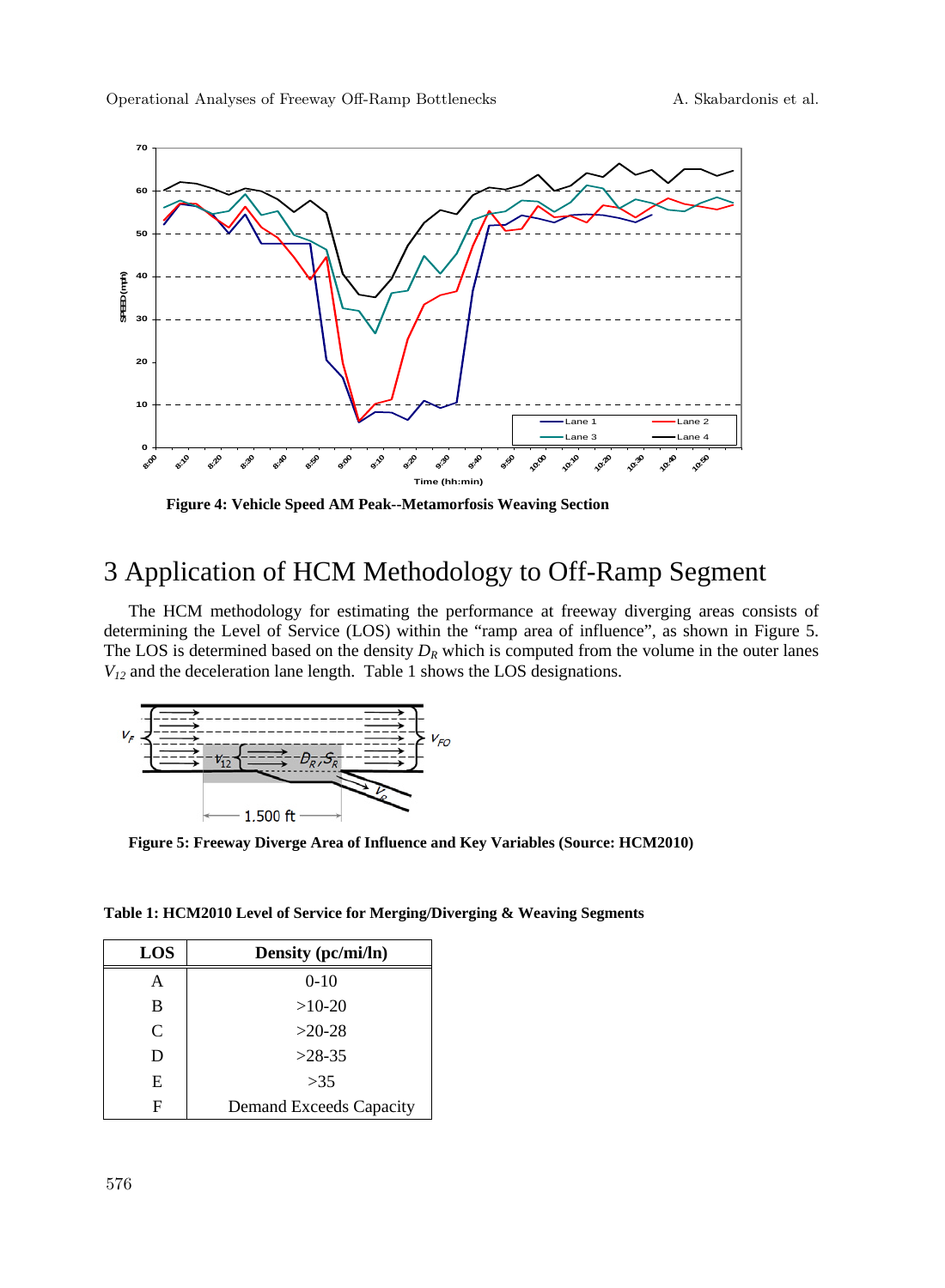Operational Analyses of Freeway Off-Ramp Bottlenecks A. Skabardonis et al.

The HCM methodology assumes that all the exiting traffic is located on the outer two freeway lanes lane 1 and 2, immediately upstream of the ramp. The total flow rate  $v_{12}$  in lanes 1 and 2 consists of the off-ramp traffic and a portion of the freeway through traffic. The proportion of the freeway through traffic  $P_{FD}$  remaining in lanes 1 and 2 is estimated from regression equations depending on the number of freeway through lanes, and the presence of on- and off-ramps in the vicinity of the analysis segment. In the case of the selected test section with three-lanes in each travel direction and an adjacent upstream on-ramp the following two equations can be used:

$$
P_{FD} = 0.760 - 0.000025v_F - 0.000046v_R
$$
 (1)  

$$
P_{FD} = 0.717 - 0.000039v_F + 0.604(v_U/L_{UP})
$$
 (2)

Where  $V_F$  is the total upstream freeway flow,  $V_R$  is the off-ramp flow,  $V_U$  is the flow rate on the adjacent upstream on-ramp, and  $L_{UP}$  is the distance between the subject ramp junction and the adjacent upstream ramp junction (ft).

In order to determine which equation is appropriate, an equilibrium distance  $L_{EQ}$  is calculated based on on-ramp volume, total volume and off-ramp volume. When the actual distance between ramps  $L_{UP}$  is greater than or equal to  $L_{EO}$ , then Equation (1) is used, otherwise Equation (2) is used as appropriate.

Next the section density is computed:

$$
D_R = 4.252 + 0.0086v_{12} - 0.009L_D \tag{3}
$$

where  $L<sub>D</sub>$  is the length of the deceleration lane (ft)

We applied the HCM methodology to the Kifissias diverge section. Figure 6 shows the measured and HCM predicted  $V_1$ <sup>2</sup> volumes in the area of influence. The measured and computed volumes are in close agreement for a wide range of operating conditions. On the average HCM overestimated volumes by 3% compared to the field data with a root mean square error (RMSE) of 270 vehicles. The data points shown by red squares in Figure 6 represent traffic volumes under congested conditions due to the spillback from the off-ramp (figure 2) and excluded from further analyses.

Figure 7 shows the measured and HCM predicted densities at the study section. These results indicate that the HCM methodology underestimates the section density by 7.5% on the average, with the larger differences in the higher densities. Exploratory analyses to recalibrate the density estimation formula (Equation 3) with data from the test site suggest that the density prediction could be significantly improved.

The HCM methodology also includes checks to ensure that the estimated volumes are reasonable. The average flow on the outer lane must not exceed 2,700 vph and must not be higher than 1.5 times the flow in lanes 1 and 2. These conditions are satisfied at the test site.

HCM does not provide a model is to estimate the capacity of diverging areas as function of demand, mainline demand and segment configuration design characteristics; instead HCM provides typical values for checking the capacity of mainline freeway segments, ramp roadway and the maximum flow entering the ramp influencing area as a function of the free flow speeds on the freeway and the off-ramp. The maximum observed volume was 6,756 vph observed at the onset of congestion. The maximum off-ramp volume was 1,970 vph/lane and the inside lanes volume was 2,130 vph/lane. These values compare well with the values flow rates suggested by HCM for the same free flow speed of 65 mph on the freeway mainline and 40 mph on the on-ramp. (HCM Exhibit 14-10  $\&$  14-12).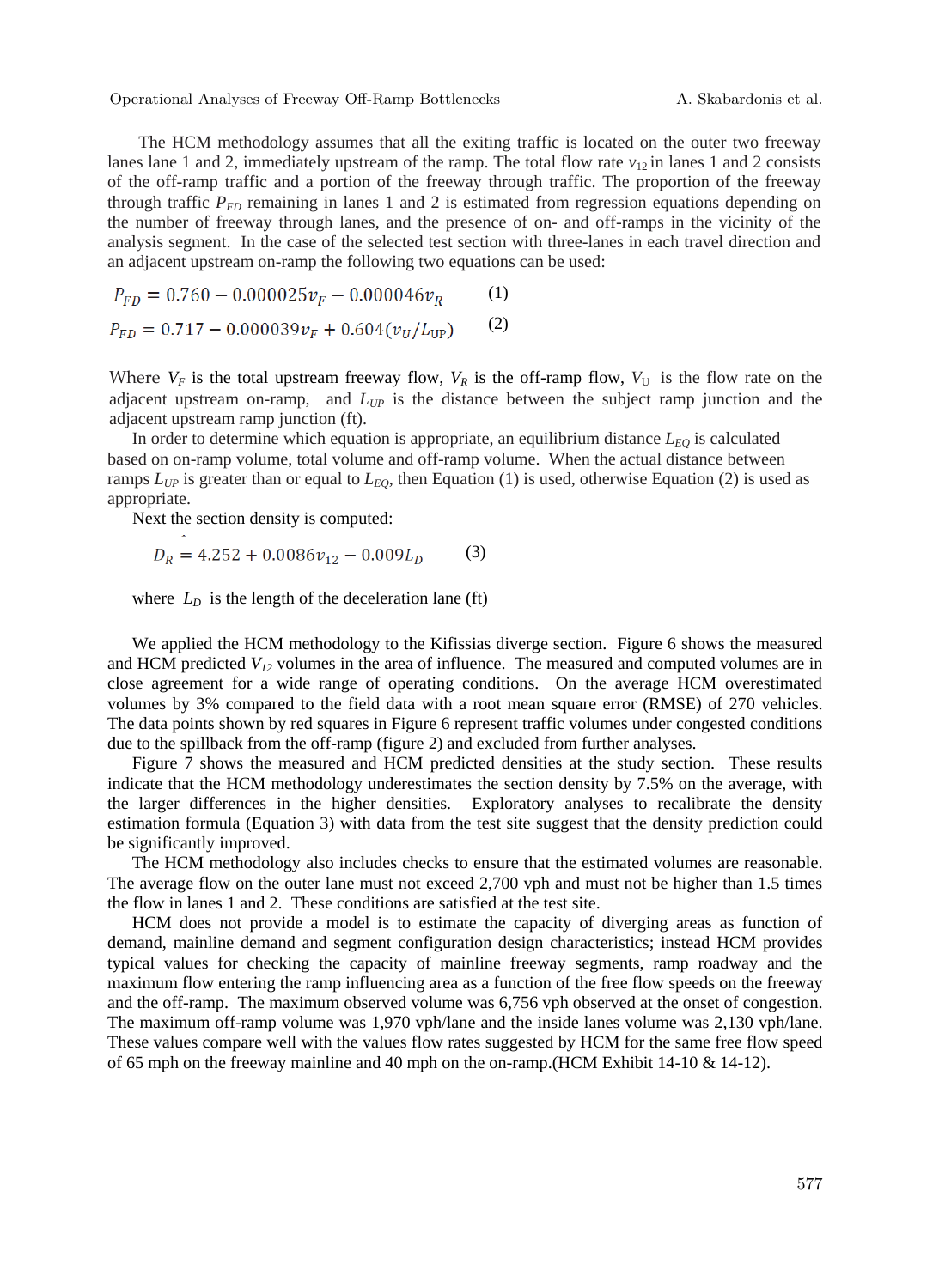

Operational Analyses of Freeway Off-Ramp Bottlenecks A. Skabardonis et al.

**Figure 6: Measured and HCM Predicted Flows at the Area of Influence –Kifissias Section** 



 **Figure 7: Measured and HCM Predicted Densities the Freeway Diverge Area of Influence** 

## 4 Application of the HCM Weaving Analysis Methodology

The HCM methodology computes two values for the capacity of the weaving section– one based upon a density of 43 pc/mi/ln, which according to the HCM2010 is the value that freeway breakdowns occur, and the other based upon the maximum weaving flow rates. The minimum of the two values estimated from Equations (4) and (5) below is the capacity of the weaving section.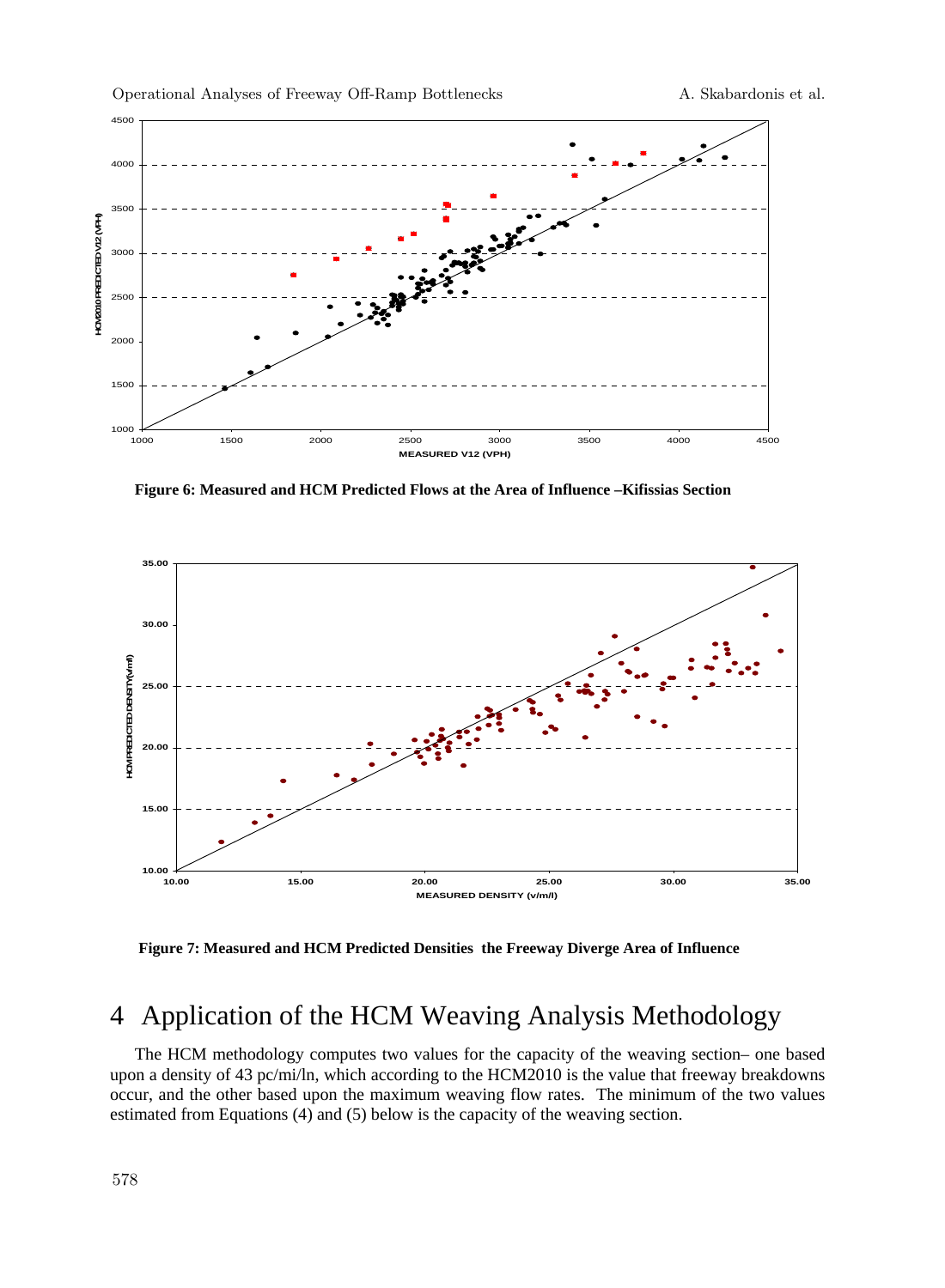The capacity of a weaving segment determined by the freeway breakdown density is given below:

$$
c_{IWL} = c_{IFL} - [438.2(1+VR)^{1.6}] + [0.0765L_s] + [119.8N_{WL}] \tag{4}
$$

Where  $c_{IFL}$  is the capacity of an equivalent basic freeway segment with the same free-flow speed as the weaving segment,  $N_{WL}$  is the number of lanes from which weaving maneuvers can be made with one lane change or no lane changes (proxy for segment configuration), and *VR* the volume ratio (total weaving volume/total volume*).* 

The capacity of a weaving segment determined by the total weaving demand is estimated as follows:

$$
c_{\text{rw}} = \frac{2,400}{VR}
$$
 for  $N_{\text{WL}} = 2$  *lanes*, or  $c_{\text{rw}} = \frac{3,500}{VR}$  for  $N_{\text{WL}} = 3$  *lanes* (5)

We applied the HCM methodology to the Metamorfosis weaving section. Figure 8 shows the HCM predicted capacities as a function of the *VR* weaving ratio, along with the field measured total traffic flows at the study site. Again in this Figure, the data points shown as red squares are from congested conditions at the site (time period 8:0 to 9:40 AM as shown in Figure 4) and excluded from further analysis. It can be seen that the measured flows are below the HCM predicted capacity based on breakdown density (equation 4) but several measured flows exceeded the HCM predicted capacity estimated based on weaving demand (equation 5).

These results indicate that the HCM methodology underestimates the capacity at weaving sections with high VR ratios, especially when the weaving volumes are higher than to 40% of the total volumes in the weave segment, particularly on weaving sections that require all weaving vehicles to execute a lane change, that is typical of ramp weaves.

The HCM methodology predicts the level of service (LOS) at the weaving section if the demand is less than the estimated capacity. The LOS is based on the weaving section density (Table 1). The density is determined from the traffic volumes and the average speed of vehicles calculated by explicitly considering the number of lane changes for both the weaving and non-weaving vehicles.

The total lane-changing rate for weaving vehicles is the sum of the minimum lane changes plus the optional lane changes for weaving vehicles that could occur in the weaving segment. The minimum lane changes depends on the number of weaving vehicles and the weaving section configuration, i.e., merging or diverging maneuvers that can be executed without a lane change. The optional lane changes are a function of the weaving section design characteristics (length, number of lanes and proximity to adjacent interchanges). The optional lane changes performed by non-weaving vehicles are made to avoid the turbulence created by the lane changing maneuvers of weaving vehicles, improve vehicle's speed/position and to facilitate movements of weaving vehicles (cooperation). These lane changes estimated depend on the demand flow rate of the non-weaving vehicles, weaving section length and proximity to adjacent interchanges.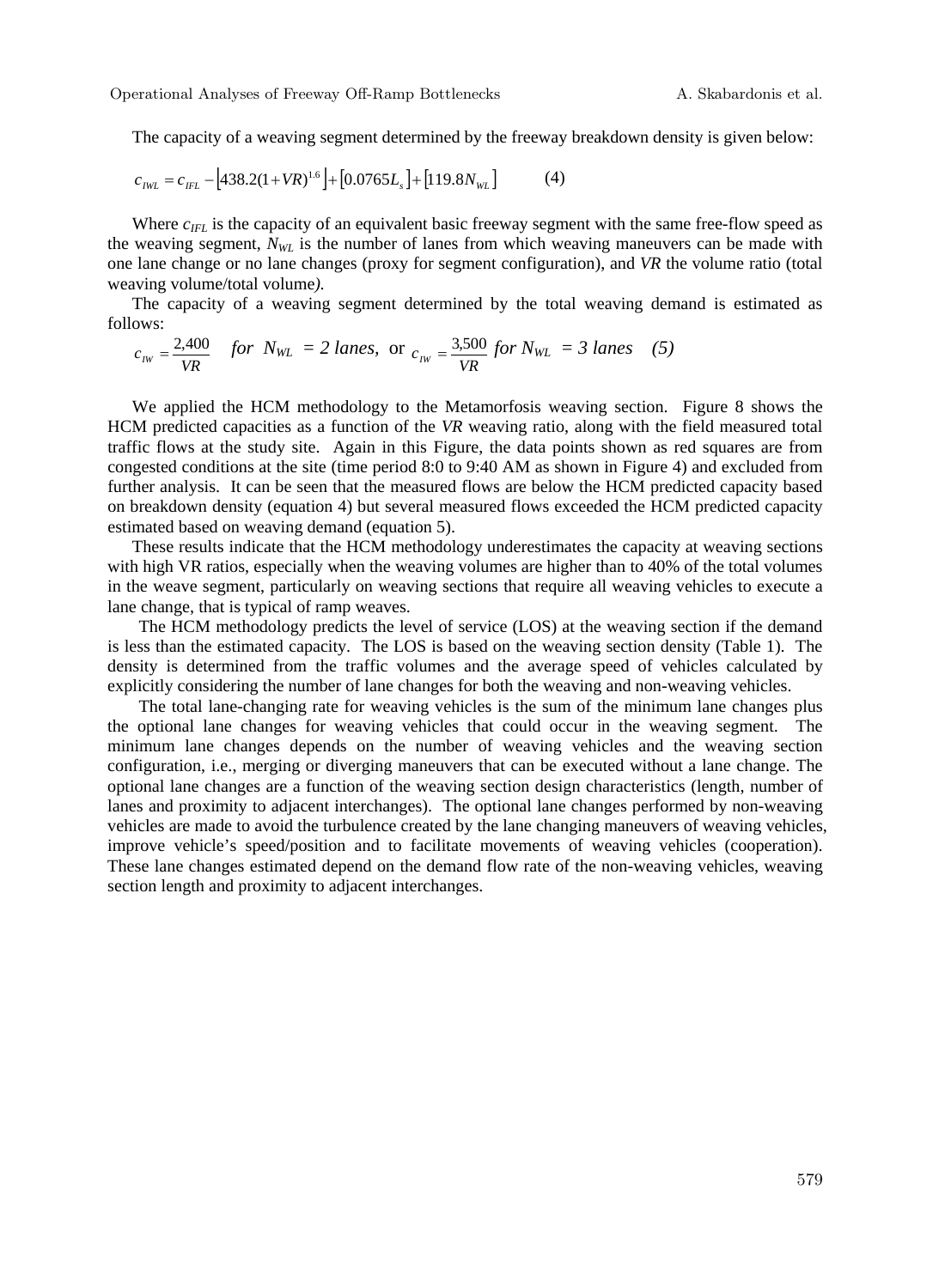

**Figure 8: Measured Flows and HCM Predicted Capacities** 

The density of the weaving section is calculated by the flows and speeds of weaving and nonweaving vehicles. The speeds are calculated based on the number of lane changes, free-flow speed and demand volume.

The HCM methodology was applied at the test section for the time periods with traffic volumes below the HCM predicted capacity. Figure 9 shows the predicted and measured densities at the test weaving segment. On the average the HCM overestimated the density by 17%. The larger differences were observed on periods with the higher VR ratios.



**Figure 9: Measured vs. HCM2010 Predicted Densities --Metamorfosis Weaving Section**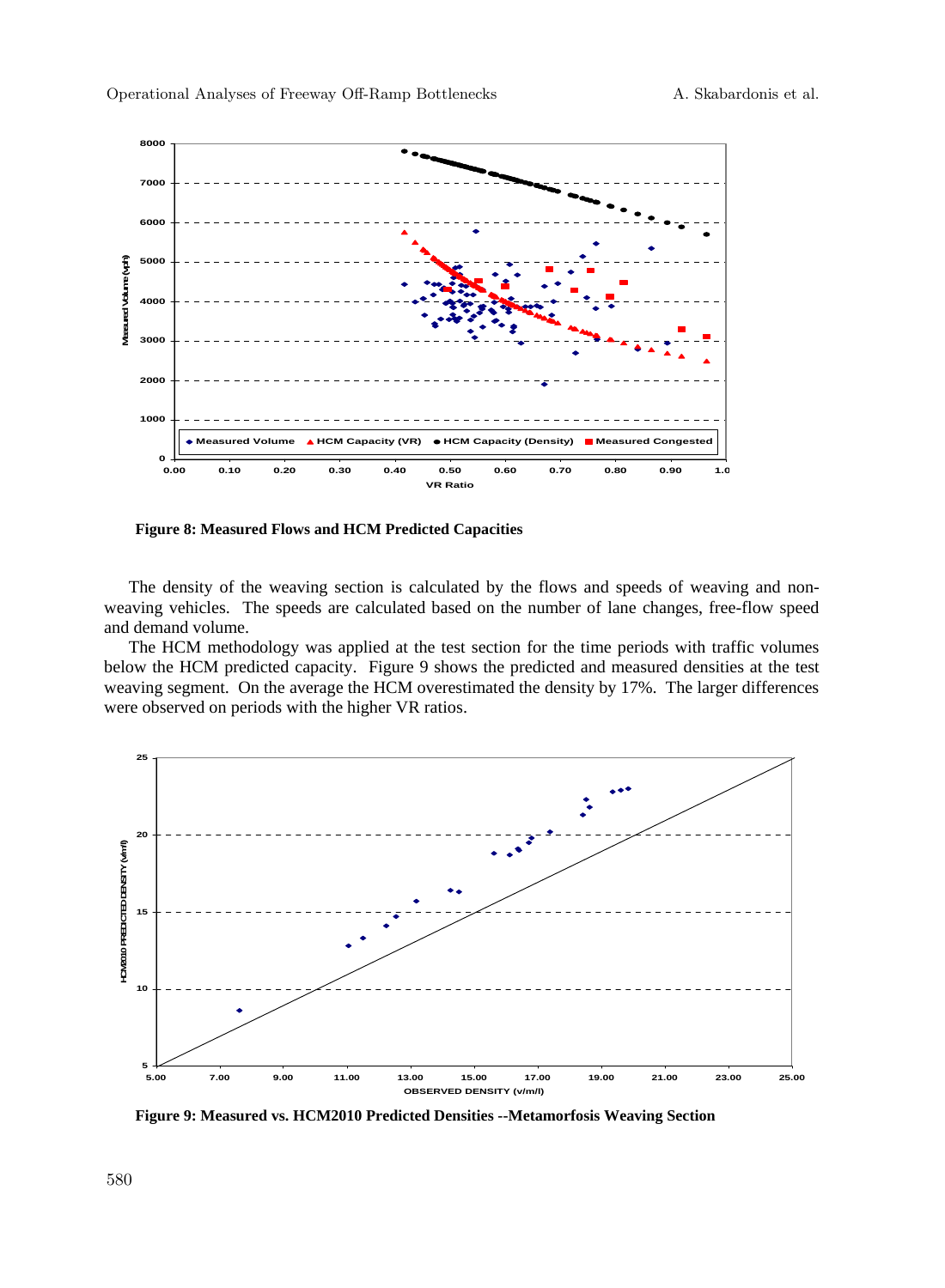#### Operational Analyses of Freeway Off-Ramp Bottlenecks A. Skabardonis et al.

These findings are similar to the findings from a recent evaluation of HCM weaving methodology at a number of California sites with similar configuration as shown in Figure 10 (Skabardonis & Mauch, 2014). On the average, the HCM method overestimated the density by 23%, and underestimated the weaving section capacities in the case of weaving ratio VR larger than 40%. These differences can be explained due to the limited database for ramp weaves available for the development of the HCM weaving analysis methodology ((Roess & Ulerio, 2009).



**Figure 10: Measured vs. HCM2010 Predicted Densities–California Data (Skabardonis & Mauch, 2014)** 

We also applied the Level D Method originally developed in California by to analyze weaving sections under heavy traffic conditions, i.e., LOS D or E (Moskowitz & Newman, 1962). The method provides the percentages of on-ramp and off-ramp traffic remaining in the auxiliary lane and the rightmost through lane at 500 foot intervals through the weaving section, as well as the proportion of the freeway through traffic remaining in the outer through lane in the weaving section. These percentages are used to estimate the traffic volumes in the right most through lane and the auxiliary lane at 500 foot intervals. These values are then compared against the lane capacities in the weaving section to determine if the predicted demands would exceed the capacity. The results indicate that Level D predictions on flows (and derived densities) are closer to observed values than the HCM predictions.

### 5 Discussion

In the study we applied the HCM methodology to an off-ramp section and a weaving section of the Athens Attica Tollway. The key project findings are presented below:

- The HCM methodology predictions for lane flows in freeway diverging areas are in close agreement with field data. HCM does under predict the density values at the diverging sections by 7% on the average.
- The HCM methodology underestimated the capacity and overestimated the density at the Metamorfosis weaving section. Similar findings were fond at other locations indicate that the HCM approach for the ramp weave configuration needs updating.

The work reported in this paper is part of an ongoing study to a) develop and apply analysis tools to assess the traffic operations on the Tollway and identify recurrent bottlenecks and other problems,